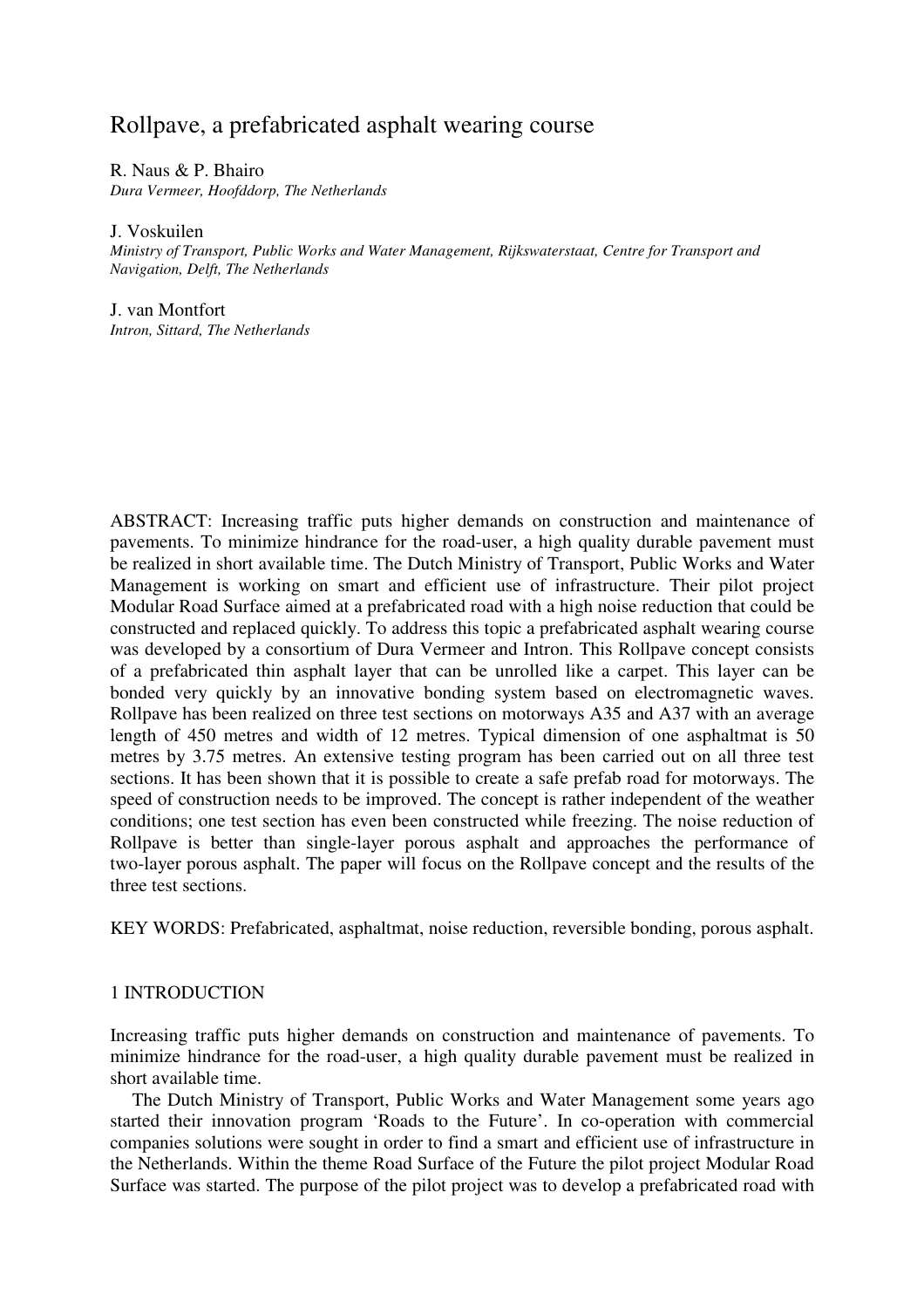a high noise reduction that could be laid and replaced quickly so that the hindrance for road users is minimized. Furthermore, the social costs are reduced due to less waste of time in traffic congestion caused by the construction and maintenance activities. To address this topic a prefabricated asphalt road was developed by a consortium of Dura Vermeer Infrastructure (Road-Contractor) and INTRON (Consultancy in material engineering).

This Rollpave concept consists of a prefabricated thin noise reducing asphalt layer that can be unrolled like a carpet. This layer can be bonded and unbonded to the existing underlying layer very quickly and easily by an innovative bonding-system. This reversible bonding-system is based on selective and wireless heating of a bond-layer with electromagnetic waves. The properties and dimensions of the asphaltmat can be tailored to provide specific performance, such as noise reduction, skid resistance and durability. Because the product is prefabricated in an indoor hall, the asphaltmat can always be produced under the same optimal conditions. Another advantage is that the quality control has already been carried out on production site. As a result, no failures and surprises should show up at the final destination i.e. on the job site. This paper describes the product, the test sections and the results of the monitoring program.

# 2 ROLLPAVE

#### 2.1 Asphaltmat

The main purpose of the project was to develop a prefabricated road with a high noise reduction that could be constructed and replaced quickly so that the hindrance to the road user is minimized. A noise reduction of  $5 \text{ dB}(A)$  at  $100 \text{ km/h}$  relative to a dense asphalt concrete (AC 16 surf) was required. In order to accomplish to the requirements a highly flexible open noise reducing asphalt layer was developed.

The asphalt is laid on a metal reinforced bituminous membrane with a thickness of approximately 3 mm developed by Smid & Hollander (producer of bituminous products). The bituminous membrane is modified with a SBS polymer and has a dual function. Firstly it carries the asphalt layer which is crucial in the process of rolling up and -off, secondly it functions as a bituminous bond-layer. Figure 1 shows a schematic overview of the asphaltmat.

 $30 \text{ mm}$ 

bond-layer

noise reducing porous asphalt



During the development of the asphalt mix an optimization was made between the acoustical and civil technical properties. From several measurements and studies it has been shown that the tyre/road noise is dominant at traffic speeds above 40 km/h. This means that for the reduction of traffic noise at higher speeds primarily the tyre/road noise should be reduced. This can be achieved by adding the following characteristics to the road surface:

low macro texture in order to minimize the vibration of the tyre;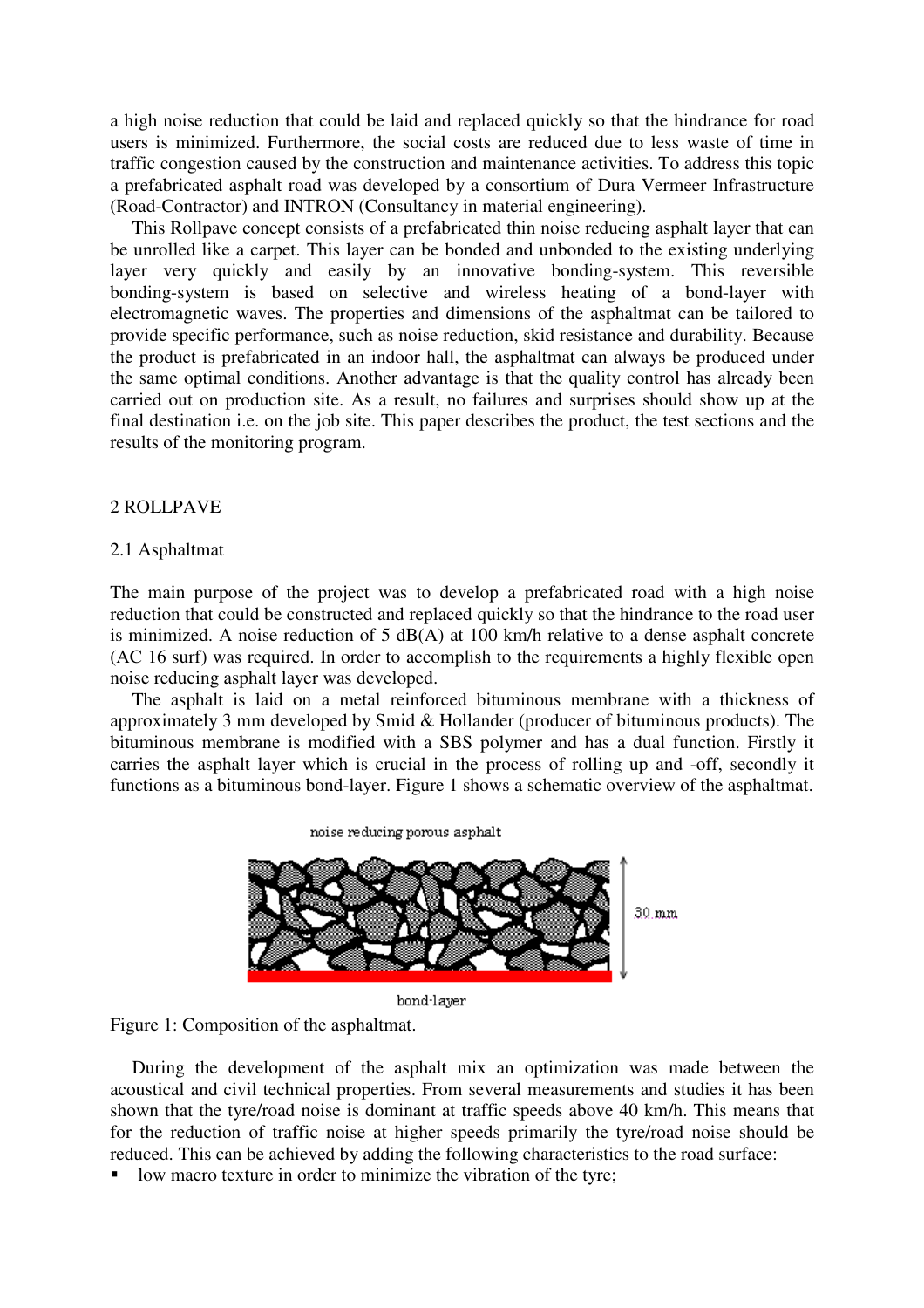- high micro texture in order to reduce the air pumping effect;
- a low flow resistance is realized by a certain amount of accessible voids and layer thickness.

The mix was designed by means of volumetric calculations. To determine the optimum texture, the thickness and the volume of air voids, absorption and texture measurements were conducted in the laboratory on various designed mixes. In order to create an optimum texture a high quality stone with a maximum grain size of 6 mm was chosen. Furthermore, from acoustical point of view a thickness of 30 mm was chosen.

Apart from the acoustical properties the mix also should comply with civil technical properties such as skid resistance, resistance to raveling and resistance to permanent deformation. The skid resistance was determined by means of Skid Resistance Test (SRT) measurements in the laboratory. An indication of the resistance to raveling, which is the most common damage on porous asphalt, was determined by means of Cantabro tests. Because of the high polymer-modified bitumen (PMB) and a high quality stone the resistance to raveling was sufficient. Due to the use of an optimized stone matrix (stone-to-stone contact) and PMB a high resistance to permanent deformation was obtained.

#### 2.2 Bonding

A pavement structure is normally constructed with various layers of asphalt. Bonding between asphalt layers is very important for the bearing capacity of the entire pavement structure. A tack coat, mostly bitumen emulsion in The Netherlands, takes care of the bonding between asphalt layers. After the 'breaking' process of the bitumen emulsion the hot mix asphalt is laid on the tack coat. Due to the heat of the asphalt the water disappears and the bitumen is melted and the asphalt layers are bonded irreversibly.

One of the main objectives of the project was the quick laying and replacement of the concept. To address this topic the bonding of Rollpave is realized by means of an innovative switch on/off system. This reversible bonding-system is based on selective and wireless heating of a bond-layer by electromagnetic waves. An induction machine activates an electromagnetic field which is caught by a special metal grid in the bond-layer, see figure 2. The asphalt layer doesn't notice this electromagnetic field and is not affected at all. The grid absorbs the energy, heats up and transfers the heat to the bitumen in which it is embedded. The bitumen melts and acts as a ordinary tack coat. The main advantage of the system is that the layer can be quickly and easily bonded during construction phase and unbonded when the asphalt must be replaced or removed for any reason.



Figure 2: Principle of selective heating of only the bond-layer by means of induction.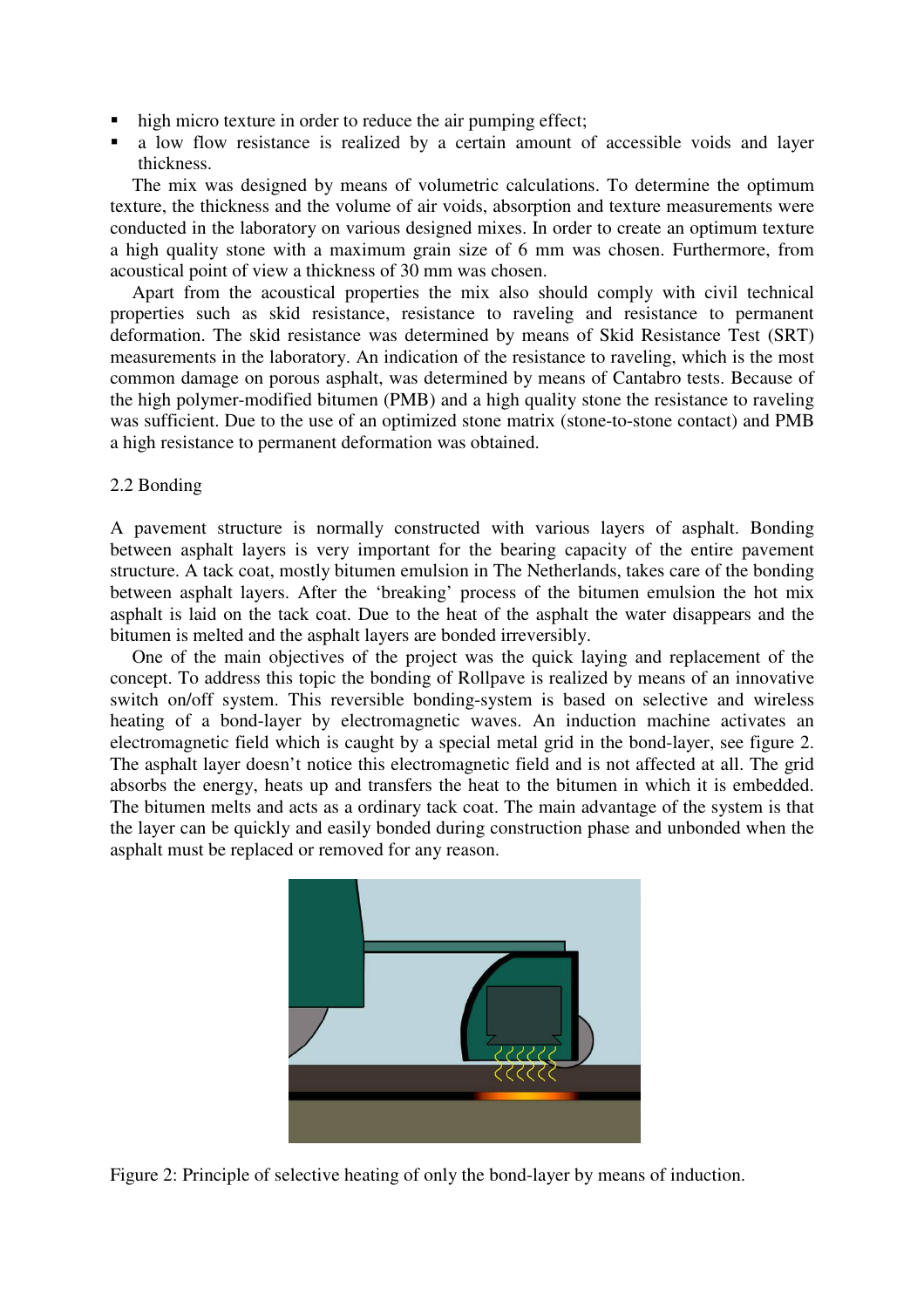The bonding strength of the Rollpave concept was determined by means of shear tests (Leutner) in the laboratory. From these tests it was concluded that the strength complies with the requirements. However, it was also concluded that the thickness of the bond-layer has a great influence on the shear strength. It's important to tune the thickness of the bituminous bond-layer properly with the condition of the underlying surface (fine or rough).

# 2.3 Laying process

For the first applications the asphaltmats were produced outside. Later on the production was moved to a large indoor hall with controlled climatic conditions. After the asphaltmat is produced, it will be rolled up on a reel by a large forklift truck, see figure 3. For that purpose a frame has been developed to control the movement of the reel with the asphaltmat. The forklift truck only carries the reel and moves forwards and backwards. An operator standing near the asphaltmat controls the speed of unrolling of the asphaltmat independent of the movement of the forklift truck. The operator can shift the reel in all directions: upwards, downwards, to the left and to the right. The reel can also be rotated in the vertical and horizontal plane. The forklift truck itself can put the reel with the asphaltmat on a truck, see figure 4. After transportation to the construction site the asphaltmat is rolled off on the underlying binder course, see figure 5. Finally it is bonded by means of the induction machine. No rollers are now needed for compaction because Rollpave is already compacted in the hall. A construction time of 300 m per hour is estimated in the future if all the equipment is suitable for the Rollpave concept.

As the bonding system is reversible, the asphaltmat can also be removed quickly and easily in case of damage or at completing its function of temporary pavement by simply detaching it from the binder course. The bond-layer is again activated by the induction machine. It weakens and can be rolled on the reel again.



Figure 3: After production the asphaltmat is rolled on the reel.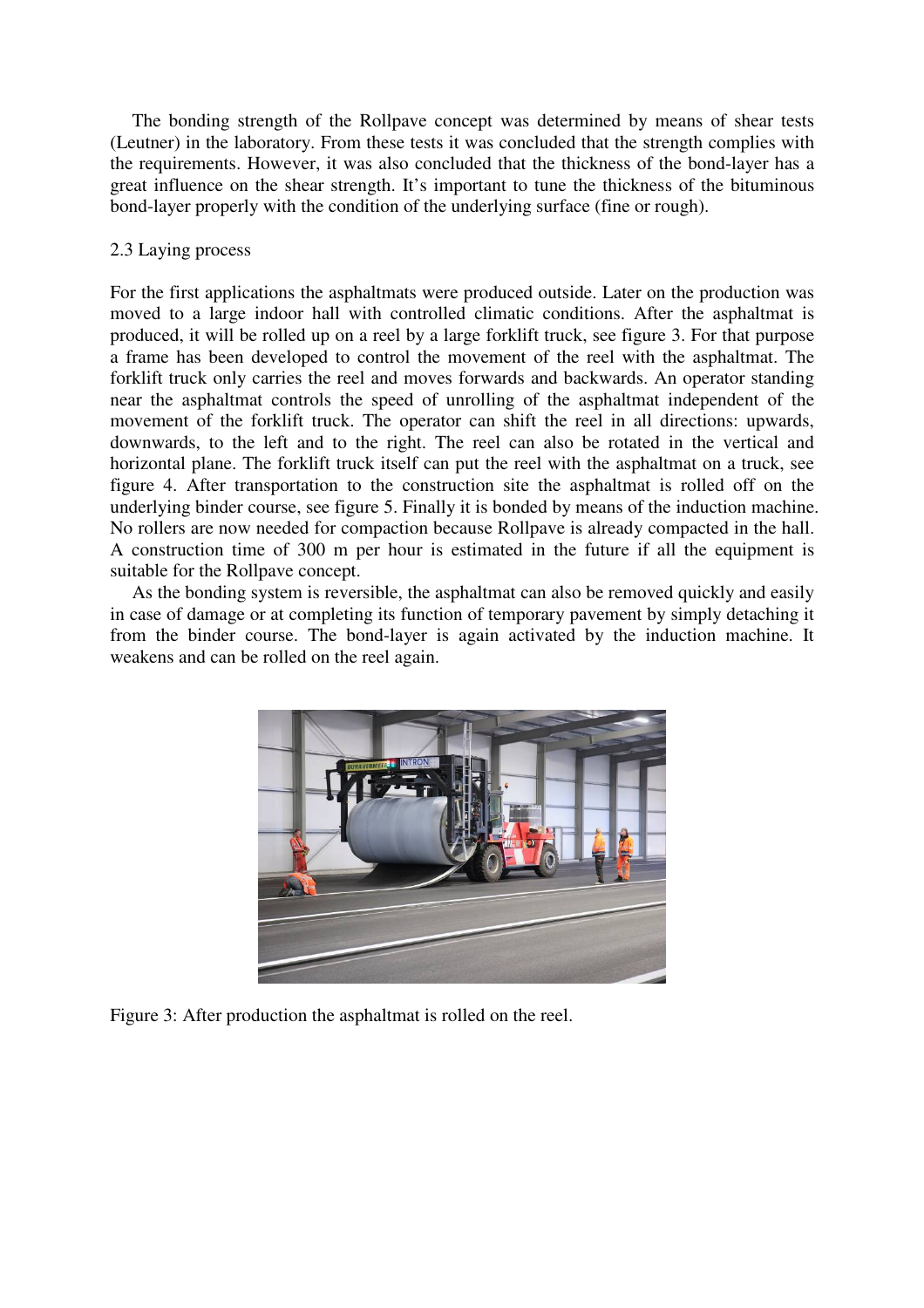

Figure 4: The asphaltmats ready for transport.





# 2.4 Benefits and applications

Due to the prefab production process the quality of the asphaltmat is guaranteed and independent of weather conditions as it is produced at controlled climatic conditions. Furthermore, the construction becomes rather independent of the weather conditions and can be laid during almost the entire year. Only during rainfall laying is not possible. The Rollpave concept can be constructed quickly and traffic can be allowed immediately after construction because Rollpave doesn't have to cool down. Furthermore, the asphaltmat can be repaired and replaced very quickly. A construction time of 300 m road surface in an hour is possible. All these aspects lead to minimal hindrance for the road user and also the social costs due to traffic jams are minimized. Due to the prefab production process, it is possible to address other functions easily to the asphaltmat like data transfer and dynamic road marking. Because the product is prefabricated, the quality control has already been carried out on production site in the hall.

Due to the increasing traffic the hindrance to the road user must be minimized, as the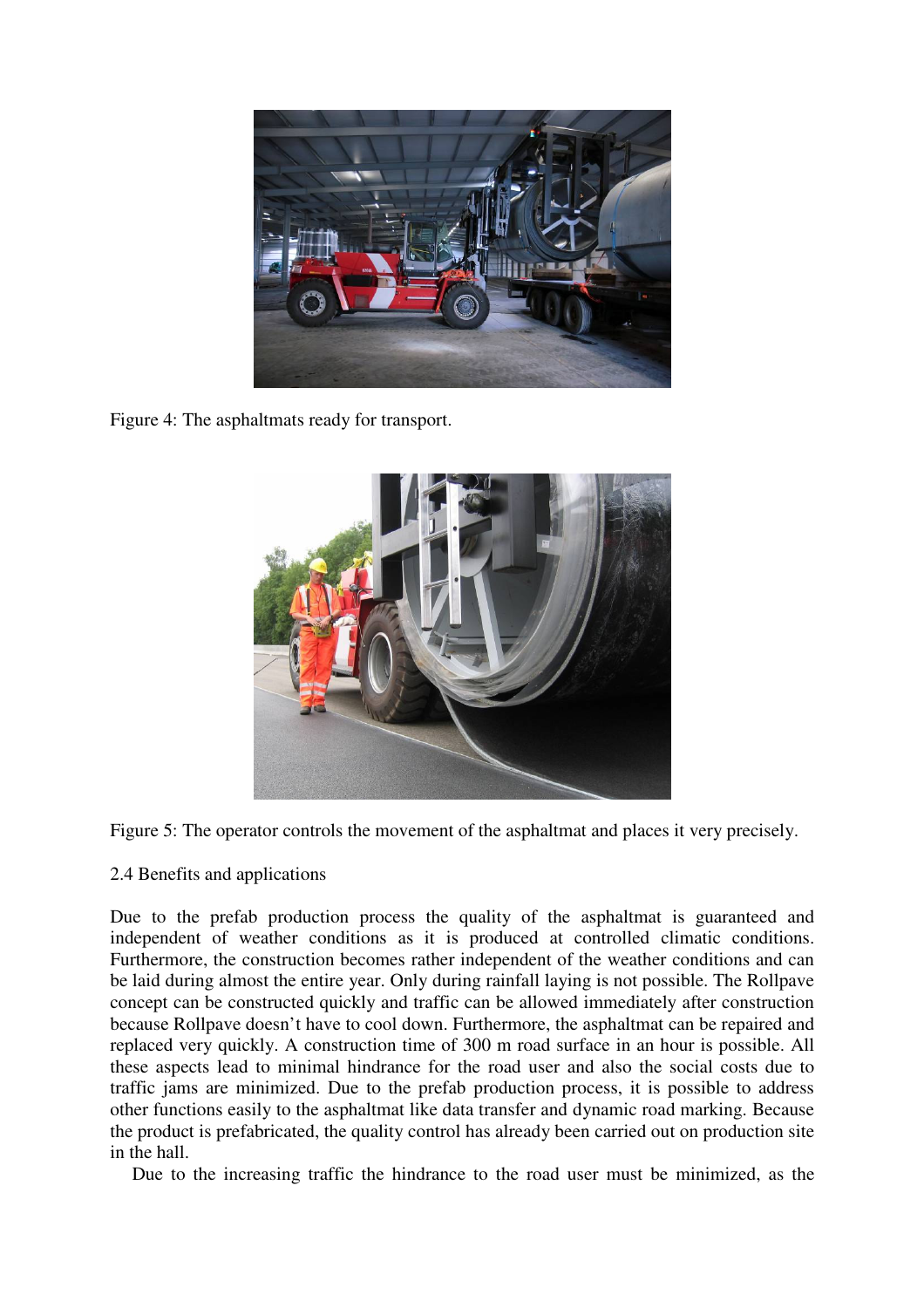hindrance leads to traffic congestion which consequently leads to an increase of social costs. Rollpave is suitable as a wearing course for motorways, urban roads, bridge decks and parking decks. It is ideal for temporary road constructions, for example on building sites thanks to is ease and speed of laying and removal. It can also be used on places where damage has occurred unexpectedly and quick maintenance is required. Also if road sections with frost damage have to be maintained in a period with temperatures under the freezing-point, when laying of hot mix asphalt is not possible, Rollpave can be a solution.

#### 3 TEST SECTIONS

The first application of Rollpave has been successfully realized on a trafficked test section of 100 m by 5 m near the motorway A50 in November 2001. Four asphaltmats of 50 m length, 2½ m width were rolled up on wooden reels with an inner diameter of 2½ m. A conventional hose reel cart was used. In poor weather conditions (0 - 5<sup>o</sup>C) the asphaltmats were unrolled and bonded to the binder course.

The second application was in September 2002 at the Delft University of Technology. A test section with a length of 20 m and a width of 5 m was constructed. The test section was intensively loaded by the Lintrack, an Accelerated Pavement Tester. The results of this test were very positive (Houben et al. 2004).

These two applications were part of the pilot project Modular Road Surface. Because of the positive results the Ministry of Transport, Public Works and Water Management decided to further explore the potentials of the Rollpave concept. Dura Vermeer and Intron were given the opportunity to further develop the concept. Three test sections on motorways were provided. In this stage the frame to be used in the forklift truck was designed and two of those frames were built. Steel drums with an inner diameter of 2 m were produced, width is 4 metres. Typical length and width of the asphaltmat for the test sections on the motorways is 50 metres by 3.75 metres.

This first application on a motorway was on the A35 nearby Hengelo end of June 2006. The goal was to investigate the possibilities of Rollpave on a large scale. This was the first test site with real intensive traffic loading. The laying speed was no issue, it was meant to gather some experiences for the other two planned Rollpave test sections. Rollpave was laid carriageway wide (12.5 m including the fast, slow and emergency lane) with a length of 480 m.

The second application on a motorway was on the A37 nearby Nieuw-Amsterdam in January 2007. The goal was to investigate if Rollpave could be laid under winter conditions. During the laying process the temperatures of the pavement varied between  $-3$  to  $+3^{\circ}C$ , while the air temperature varied between -5 to  $+4$  °C. Rollpave was laid carriageway wide (11.5 m) with a length of 430 m.

The third application on a motorway was on the A37 nearby Nieuw-Amsterdam in October 2007. Here the emphasis was on the process of laying. The goal was to investigate if Rollpave could be laid in a weak curve (radius 1050 m). Rollpave was laid carriageway wide (11.5 m) with a length of 350 m.

In between two other road sections were constructed. One in a recreational area nearby Deventer. Here the advantage of a prefabricated product was fully exploited; conventional asphalt paving equipment was not able to reach this location. Another road section was made in Groningen, this was to test an improvement in noise and skid resistance characteristics. In table 1 an overview of all test sections of Rollpave is presented.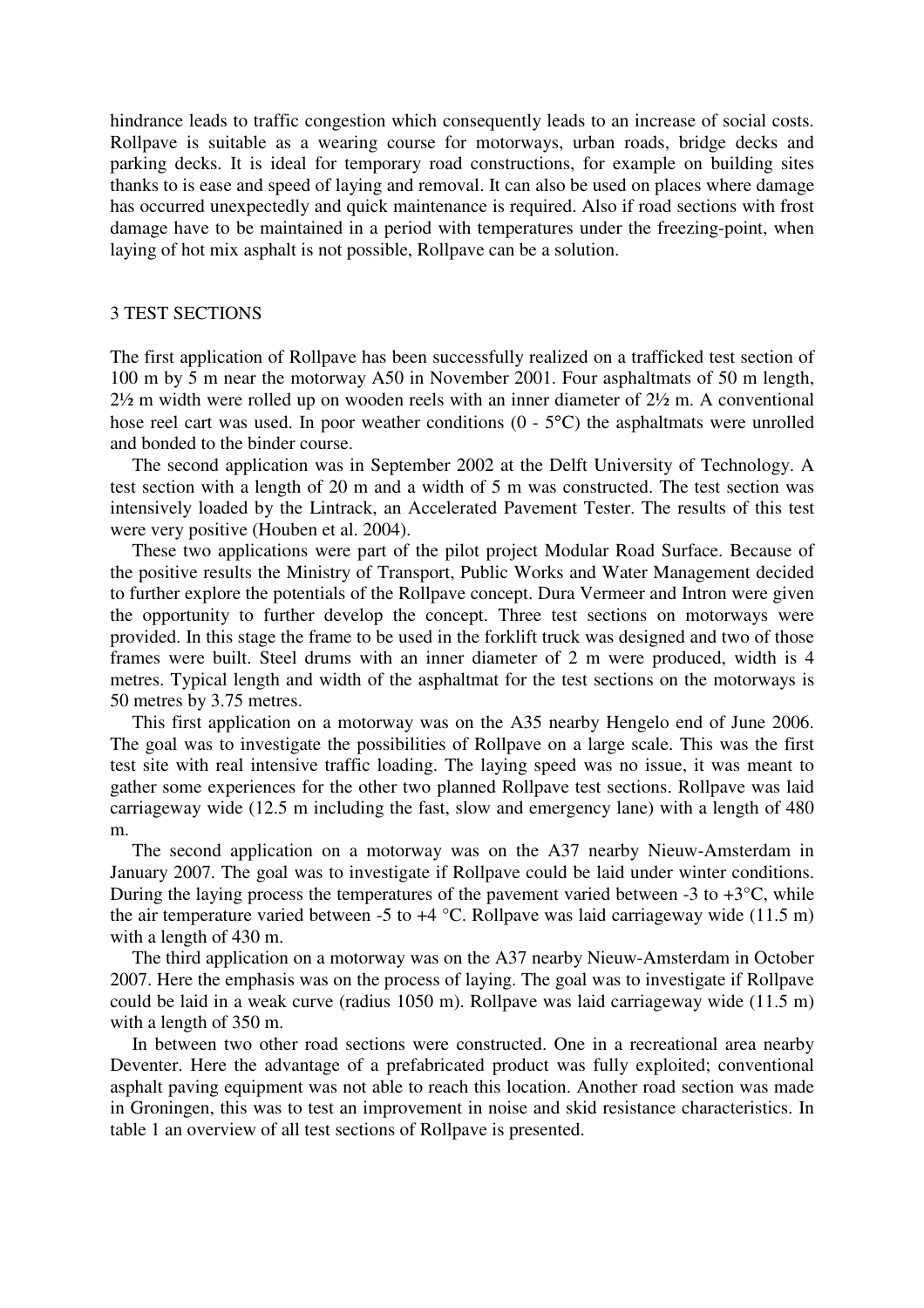| <b>Date</b>    | <b>Location</b>                          | Length $[m] \times$ width $[m]$ |
|----------------|------------------------------------------|---------------------------------|
| 2001, November | A50 Apeldoorn, petrol station            | $100\times 5$                   |
| 2002, August   | Delft University of Technology, Lintrack | $20\times 5$                    |
| 2006, June     | A35 Hengelo, motorway                    | 480×12.5                        |
| 2006, November | Deventer, recreational area              | $30\times3$                     |
| 2007, January  | A37 Nieuw-Amsterdam, motorway            | $430 \times 11.5$               |
| 2007, June     | Groningen, industrial area               | $130 \times 3.5$                |
| 2007, October  | A37 Nieuw-Amsterdam, motorway            | $350 \times 11.5$               |

Table 1: Rollpave test sections.

# 4 RESULTS OF MONITORING

# 4.1 Tests

To monitor the behaviour of Rollpave on the three motorway test sections the following items were addressed:

- The construction time to complete the whole Rollpave test section is compared to the expected construction time of a section with single- and two-layer Porous Asphalt (PA). PA is the standard wearing course for Dutch motorways, in 2009 80% of the wearing courses was PA. Also the laying speed of single asphaltmats is measured.
- The noise reduction is measured with SPB (in conformity with ISO 11819-1) and with CPX (in conformity with ISO 11819-2). The noise reduction is expressed as the difference in noise between the Rollpave level measured at IPG mix and the level of the reference mixture dense asphalt concrete 16 (AC 16 surf) measured at IPG mix. The IPG mix consists of a traffic composition of 85% light vehicles with a speed of 115 km/h and 15% heavy vehicles with a speed of 85 km/h. The IPG mix noise level result is calculated from these measurements. To get an idea of the noise levels, the IPG mix SPB values in dB(A) are given of respectively old PA, new PA, new TLPA and the reference AC 16 surf: 82.2, 77.2, 75.3 and 81.3 dB(A).
- The skid resistance is measured in conformity with test 150 of the Dutch national contract regulations (CROW, 2005). This test is carried out under wet conditions at a speed of 50 km/h with 86% wheel slip.
- The brake deceleration is determined according the DVS method. The brake deceleration is calculated from the length of the brake distance of a car fully braking without ABS.
- The longitudinal evenness was for the first two motorway test sections based on rolling straight edge measurements according to the Dutch national contract regulations (CROW, 2005). For the third test section the requirement was based on IRI values measured with the Automatic Road ANalyser (ARAN).
- The water drainability is measured in conformity with EN-12697-40 in situ drainability.
- The visual inspections were conducted according to CROW publication 146 (2005, December).
- The bonding between Rollpave and the binder layer was determined in the laboratory with the Leutner test and in situ with torque tests.

*Laboratory bonding test.* Instead of specimen with a diameter of 150 mm according to the German test description (FGSV, 1999), drilled cores with a diameter of 100 mm were tested at a temperature of 20ºC. The maximum shear stress at failure is determined.

*In situ bonding test.* To get a separate surface the Rollpave pavement is drilled with a 100 mm hollow core up to a depth of 40 mm. In the upper surface of this core two little holes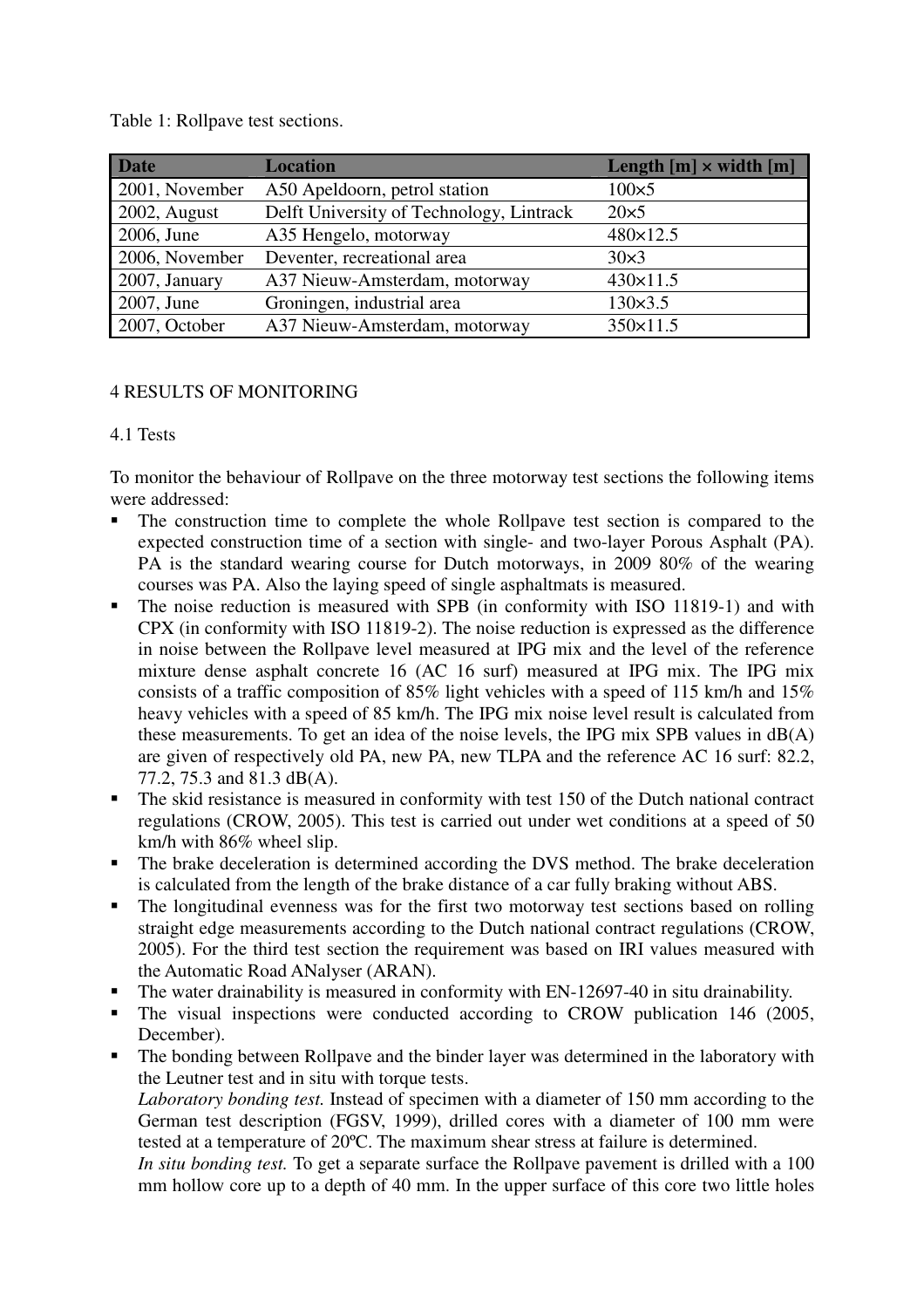are drilled. In these holes two steel pins are pushed which can be fixed to a torque wrench. After carrying out the torque test, it was also observed in which layer the unbonding took place.

# 4.2 Test results

In table 2 the most important results including the requirements are presented. Keep in mind that Rollpave was developed and tested as a maintenance technique for existing road sections.

| <b>Test</b>        | Requirement              | A35                  | $A37 - 1$           | $A37 - 2$           |
|--------------------|--------------------------|----------------------|---------------------|---------------------|
| Construction time  | 70% of                   | Not measured         | Longer              | Longer              |
|                    | single-layer PA          |                      |                     |                     |
|                    | and $50\%$ of            |                      |                     |                     |
|                    | two-layer PA             |                      |                     |                     |
| Noise reduction    |                          |                      |                     |                     |
| - SPB@100 km/h     | Aim: $7\pm1$ dB(A)       | $4.4 \text{ dB}(A)$  | $3.1 \text{ dB}(A)$ | $5.2 \text{ dB}(A)$ |
| $-CPX@80$ km/h     |                          | $95.0 \text{ dB}(A)$ | $95.8$ dB(A)        | 94.1 dB(A)          |
| Skid resistance    | $\geq 0.45$              | 0.50                 | 0.42                | 0.73                |
| <b>Braking</b>     | $> 5.2$ m/s <sup>2</sup> | 6.1                  | 5.4                 | 6.7                 |
| deceleration       |                          |                      |                     |                     |
| Longitudinal       |                          |                      |                     |                     |
| evenness           |                          |                      |                     |                     |
| - Rolling straight | Maximum                  | 2 of 5 100m          | All 5 100 m         |                     |
| edge               | deviation 3 mm           | sections>3 mm        | sections>3 mm       |                     |
| - ARAN (IRI)       |                          | 1.4                  | 1.7                 |                     |
| Water drainability |                          | 119 seconds          | 32 seconds          |                     |
| (Becker)           |                          |                      |                     |                     |
| Visual inspections | No cracks,               |                      |                     |                     |
| - after laying     | raveling or open         | No damage            | No damage           | No damage           |
| - after 2 years    | longitudinal joints      | Some potholes        | Some potholes       | Some potholes       |

Table 2: Test results including requirements for the three motorway test sections.

# 4.3 Discussion of results

With regard to the addressed items the following conclusions can be taken:

 The construction time needed to complete the whole test section with Rollpave is longer in comparison with single- and two-layer PA. Firstly this is caused by the fact that Rollpave needs a very even binder layer. Because of the constant thin prefabricated layer Rollpave can't fill out the roughness and unevenness of the milled binder layer and it was necessary to lay a totally new even binder layer. This situation can be avoided when Rollpave is laid in new construction on a new binder layer or on flat concrete structures like bridges and tunnels. This can also be avoided when replacing a Rollpave mat by a new one. Secondly this is caused by the logistics of the whole process of laying. Two forklift trucks with two frames were available, if one is unrolling one mat the other is getting a new one. But still, starting unrolling a new mat takes a long time because of the necessary accurate positioning of the beginning of the mat. In future it is worthwhile to develop a faster laying process. The laying speed of one single mat is rather fast; on average it takes 6 to 10 minutes to unroll a mat with a length of 50 to 60 metres. Also the speed of bonding with electromagnetic waves has to be improved or another fast bonding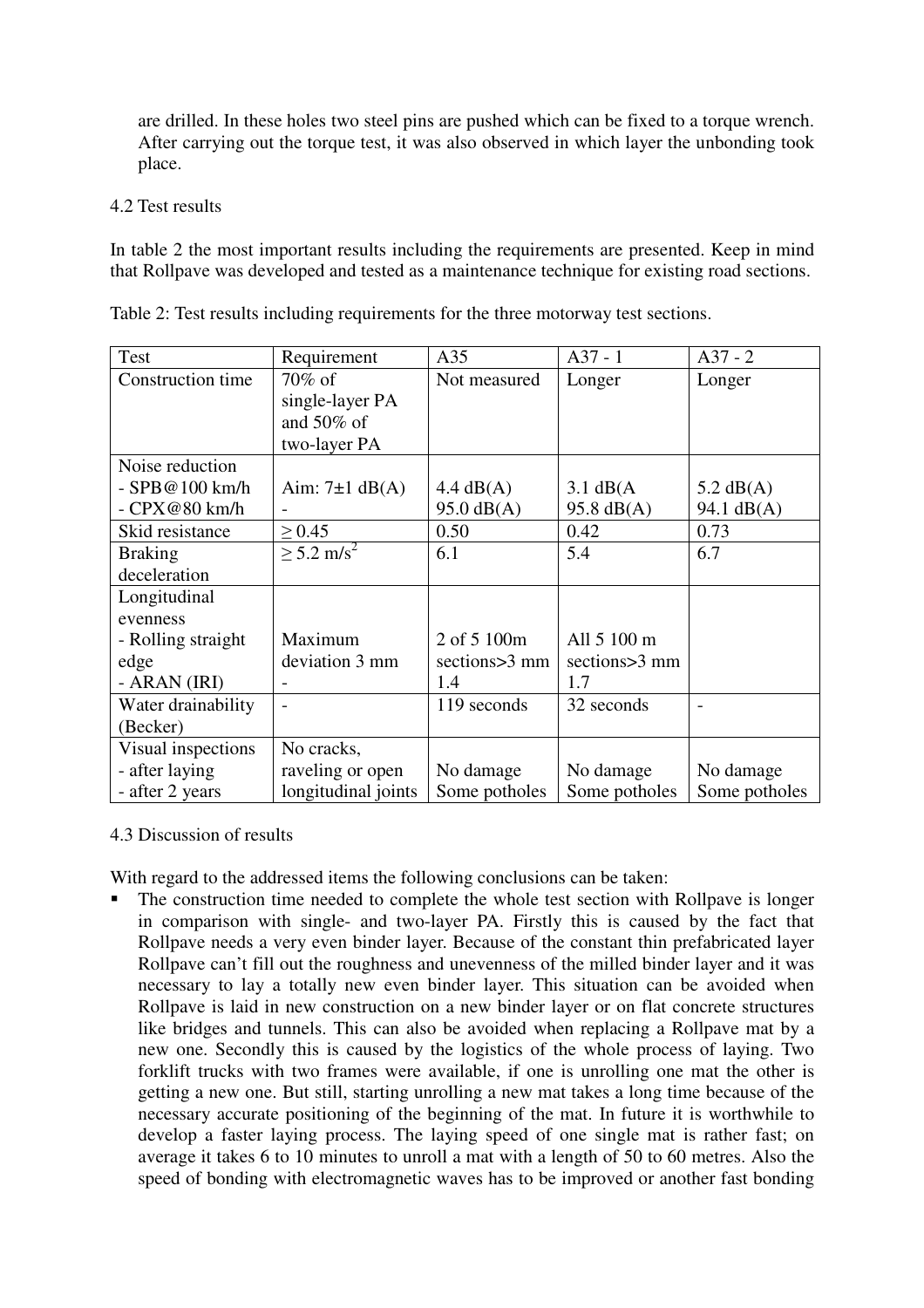system has to be developed.

- During production extra attention was paid to noise reduction, but unfortunately Rollpave couldn't meet the aim of  $7\pm1$  dB(A). Although this goal wasn't achieved, Rollpave has a very good noise reduction. It acts better than the single-layer PA, which is the standard wearing course on motorways in the Netherlands. It can be concluded that Rollpave is almost as silent as two-layer PA with a PA 8 top-layer.
- The skid resistance on the A35 did meet the contract requirements, but the next test section on the A37 did not. Because the result was not below the intervention level of 0.38 this caused no safety problems. However, for the next test section the skid resistance had to be improved strongly. This was done by applying Neorough, a fine broken slag material, on top of the hot asphalt during production of the mats. The skid resistance was improved enormously. The same remarks as for the skid resistance are valid for the brake deceleration.
- Rollpave didn't meet the requirements for the longitudinal evenness because of the slight difference in layer thickness of the prefab Rollpave mats. During production much attention has been paid to create mats with same thicknesses. But the limits of the paving equipment restricted the results.
- Because of the fine divided voids in the asphalt mixture (with grading 2/6) the water draining capacity of Rollpave is less than that of new PA. The results are at the same level as clogged PA. If the water drainability of PA is between 30 and 50 seconds, it means it is clogged.
- Visual inspections showed no damage after laying. But after two years some potholes were observed in the wheel paths. Research on those spots learned that debonding of the bond-layer was the cause of these potholes. On some spots no metal was found in the prefab bonding-layer. With progress of time the potholes also damaged the binder layer. For the future a better, more secure, bonding system has to be developed.
- The bonding between Rollpave and the binder layer was determined in the laboratory and in situ.

*Laboratory bonding test.* The average maximum shear stress of the Leutner test of Rollpave was 0.22 MPa. This is very low in comparison with conventional wearing courses (0.79 to 1.42 MPa). But in the interface between Rollpave and the binder layer no cracks were observed, only elastic deformation. After a rest period the Rollpave moved again in its original shape and could be tested again in the Leutner test. Because this second test resulted in approximately the same result, it was concluded that in this case no shear stress was measured and that the Leutner test was not suitable to test the bonding between Rollpave and the binder layer.

*In situ bonding test.* The in situ torque tests were carried out at high temperatures. The maximum Rollpave surface was up to 52ºC. In 8 of the 10 tests the failure was caused by the binder layer. In the other 2 tests failure was observed in the bonding layer. The bonding strength was strongly influenced by the temperature. From these tests it can be concluded that with the induction technique sufficient bonding can be achieved.

# 5 CONCLUSIONS AND RECOMMENDATIONS

The Rollpave concept consists of a prefabricated asphaltmat rolled up on a reel, which can be bonded and unbonded to an underlying binder course very quickly and easily by an innovative bonding-system. This reversible bonding-system is based on selective and wireless heating of a bond-layer with electromagnetic waves. The properties and dimensions of the asphaltmat can be tailored to provide specific performance, such as noise reduction, skid resistance and